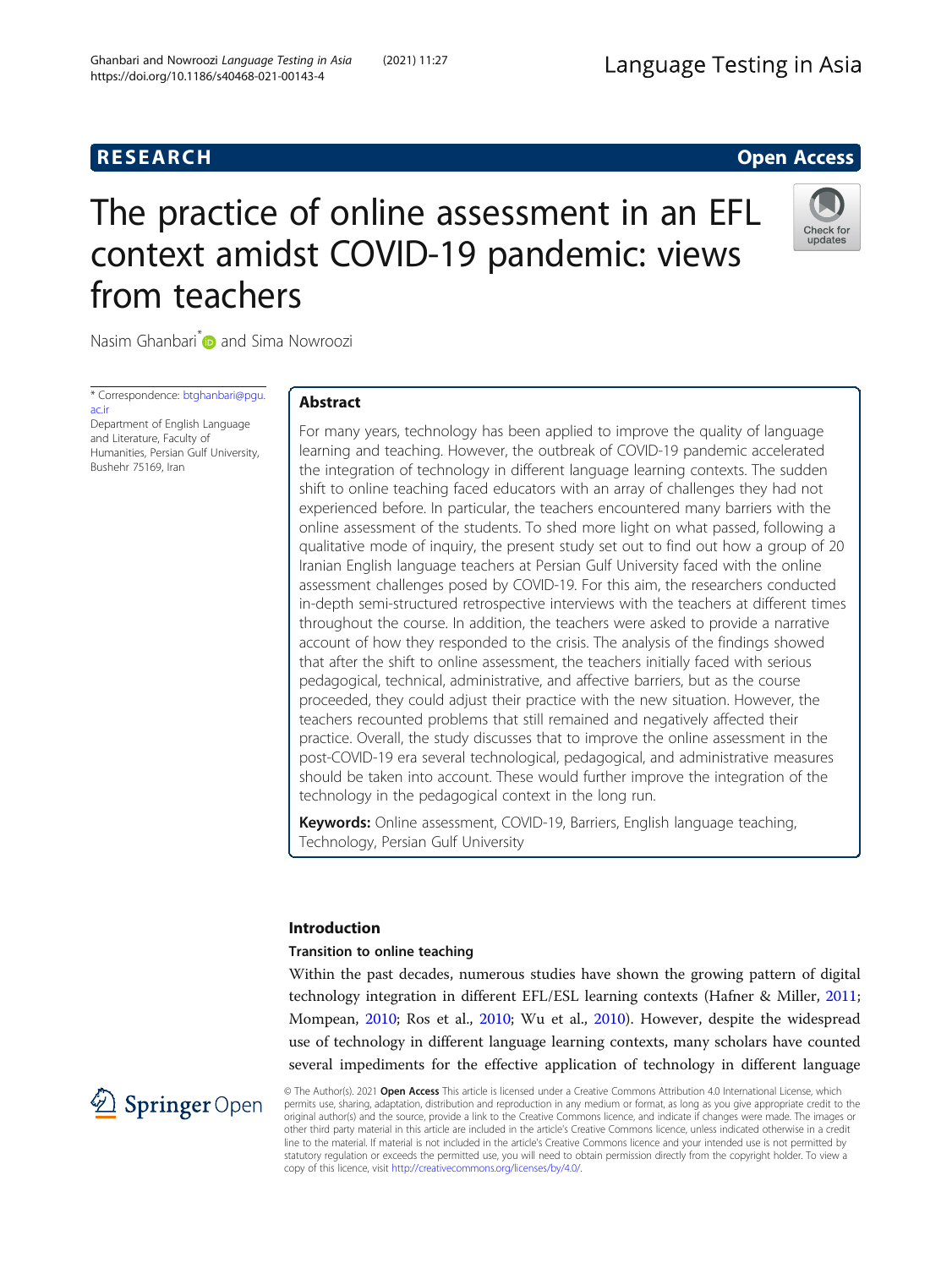learning contexts (Burke, [2000;](#page-16-0) Egbert et al., [2002](#page-16-0); Hedayati & Marandi, [2014](#page-16-0); Jahanban-Isfahan et al., [2017](#page-16-0); Marandi, [2010](#page-17-0)).

This state of technology integration in educational contexts coincided with the global outbreak of COVID-19 pandemic. Late in 2019, a new virus was observed in China. The virus which spread rapidly was labeled as COVID-19 by the World Health Organization (WHO) on February 11, 2020. Later, on 11 March, WHO declared the outbreak of a pandemic (Doctors without Borders, [n.d.\)](#page-16-0). Besides widespread disruptions to many sectors like travel, business, and economy, the pandemic has had unprecedented effects on education. This global transition from face-to-face education to fully online once happened at a time when there was no prior guidance, insight, or specific models of good practice for such a wide change. The sudden transition to remote teaching and learning using various internetbased resources created lots of challenges that students and teachers had to deal with (Turnbull et al., [2021\)](#page-17-0). In addition, the idiosyncratic nature of the shift to online learning which considered online education not as a supplement to teaching but rather as a substitute for it have cast doubt on the relevance of the previous research on online learning.

The existing literature shows studies conducted on different aspects of the COVID-19 crisis. Drawing on the ABC-X model (Hill, [1949,](#page-16-0) [1958](#page-16-0)), Davies et al. ([2020\)](#page-16-0) provided a reflective account of the way experienced EAP practitioners in four Sino-foreign universities in China dealt with the crisis. The teachers were asked to reflect on five major themes of interaction, learner autonomy, feedback, leadership, and institutional support. The findings showed that the teachers should design online courses with support mechanisms to boost the learners' autonomy. Also, increasing formative assessment and providing detailed feedback can enhance the quality of the students' assignments. At the administrative level, the study recommends that program administrators avoid the one-size-fits-all approach to the new educational delivery mode and consider multiple factors in the success of the course. In another study, Hartshorn and McMurry ([2020](#page-16-0)) investigated the effects of the COVID-19 pandemic on a group of ESL learners and TESOL practitioners in a university context in the USA. The findings of their study showed that both teachers and students experienced higher levels of stress after the pandemic to the extent that teaching and learning were not their main priority. Also, the students faced more challenges in the online mode. Khatoony and Nezhadmehr ([2020](#page-16-0)) also investigated the challenges Iranian teachers faced in the integration of the technology for online classes during COVID-19 pandemic in Iran. The findings showed that the teachers, despite using the online applications and the platforms efficiently, faced many challenges such as lack of appropriate materials, learners' lack of attention and demotivation toward online classes, lack of funding, and support for language institutions. However, the teachers were willing to the integration of the technology in the Iranian educational settings accelerated by the pandemic.

Todd [\(2020\)](#page-17-0) also surveyed a group of 52 English language teachers at a known Thai university to explore their perceptions of the shift from the classroom to online teaching. The findings showed that while the teachers initially faced with many serious problems, they gradually found solutions to deal with them. Also, the teachers recounted some problems such as identifying suitable stimulating activities and assessing the students' tasks that still remained.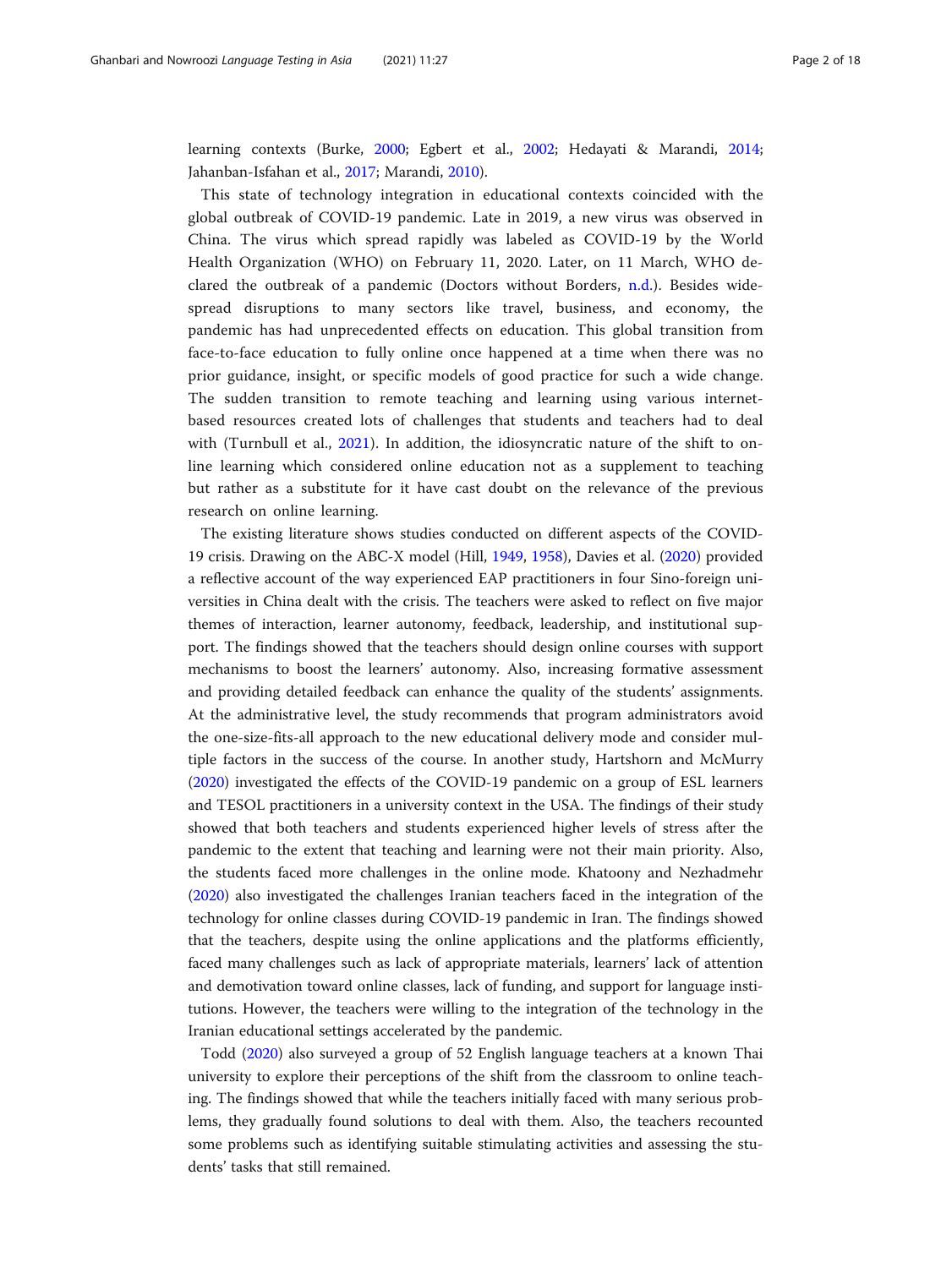In another study, Abid et al. ([2021](#page-16-0)) studied the lived experiences of 11 Pakistani university teachers who participated in online teaching for the first time during the COVID-19 pandemic. The results of semi-structured interviews with the teachers revealed five themes of online teaching experience including culture and gender-related issues, teaching effectiveness, challenges in online teaching, coping strategies, and faculties' post-COVID-19 perceptions. The findings emphasized that the faculty prioritized to focus on immediate online instructional matters in the wake of the pandemic with a lack of emphasis on global practices for online learning. However, the experience itself prepared the faculty for a blended learning approach and increased their awareness of global and future challenges.

In an attempt to identify the role of educational technologies in the transition from face-to-face to online teaching and learning activities during the COVID-19 pandemic, Turnbull et al. [\(2021](#page-17-0)) identified five challenges associated with online education experienced by higher education institutions: synchronous/asynchronous learning tool integration, access to technology, faculty and student online competence, academic dishonesty, and privacy and confidentiality. In addition, a thorough review of the literature in this study revealed several strategies for successful online implementation including providing e-learning training support for faculty and students, fostering online learning communities, and expanding traditional face-to-face course delivery to incorporate more elements of the blended learning.

#### Online assessment

Assessment plays a key role in every pedagogical program. It monitors the quality of education and learning process. Moreover, by providing feedback on the students' progress, it determines the extent the curriculum goals have been achieved. In fact, assessment activities are intended to measure whether the actual learning outcomes match the educational programs' desired learning outcomes. In the words of Webber [\(2012](#page-17-0), p. 202), assessment refers to "activities designed primarily to foster student learning." Therefore, it is clear that the design and use of the assessment is an important part of the language teacher's professional development. In fact, as teachers are frequently involved in formative and summative assessment of the learners in the pedagogical contexts, the way they operate and interact with larger contextual and experiential variables become important (Crusan et al., [2016](#page-16-0); Zhang et al., [2021](#page-17-0)).

In accord with online learning practices, online assessment of the learners has been in place for many years. However, despite the application of online assessment in many pedagogical settings, many studies have reported barriers which affect the practice. In fact, the transition from the physical classroom-based traditional assessment to a virtual one caused by the outbreak of COVID-19 has had a far-reaching impact on different aspects of the classroom-based assessment. In this regard, many studies have investigated different variables such as lack of contact with the instructors, poor digital literacy, and lack of effective interaction and feedback mechanism (Holmes & Gardner, [2006](#page-16-0); Kanaan et al., [2013](#page-16-0); Masa'deh et al., [2013](#page-17-0); Tarhini et al., [2013](#page-17-0)). Among different aspects involved in online assessment, understanding the way teachers implemented online assessment including their perceptions, the challenges they faced, and their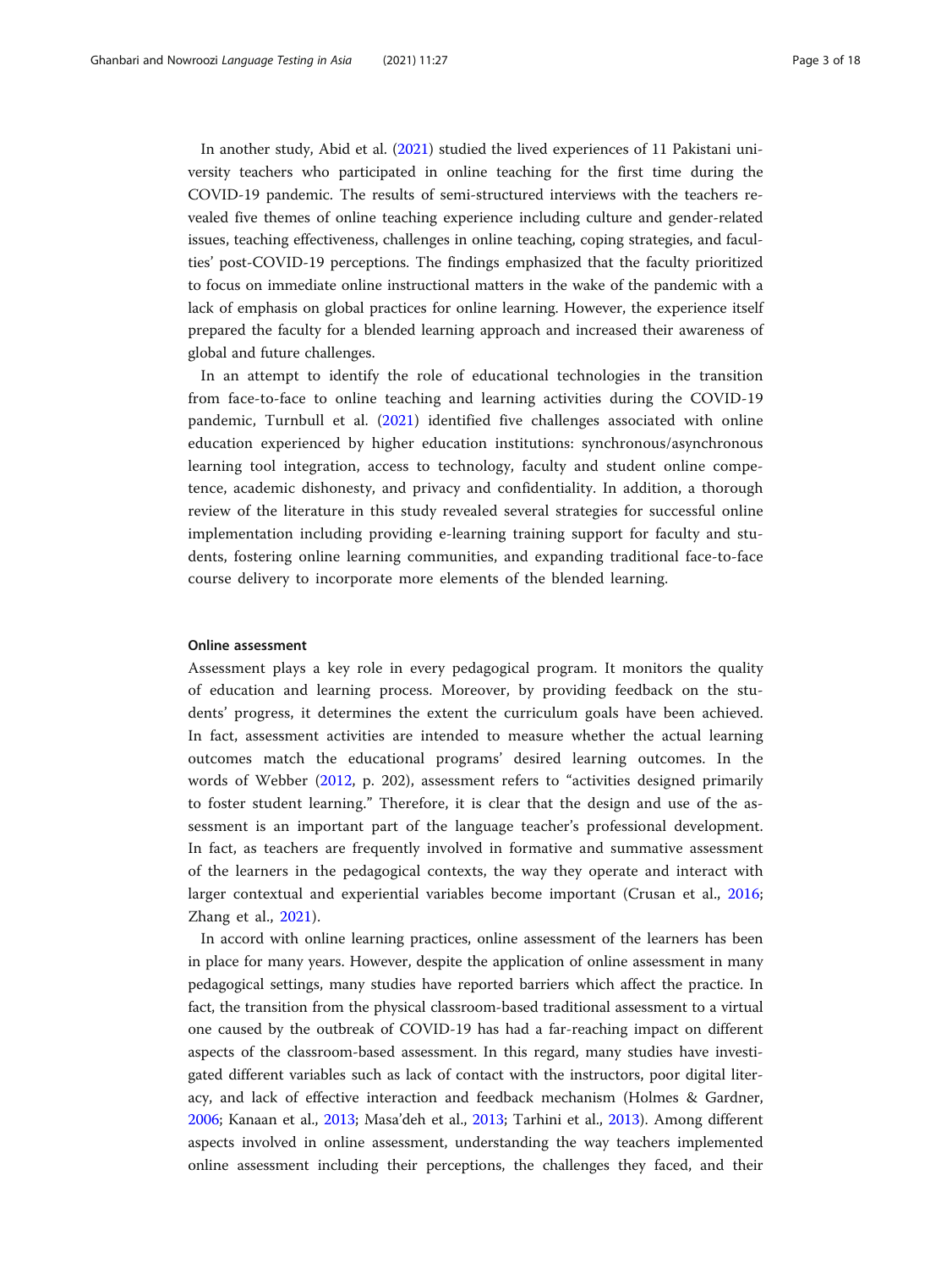coping strategies are important. The following are some of the studies conducted to clarify the role of the teachers amidst the COVID-19 pandemic online assessment.

Forrester ([2020](#page-16-0)) studied the challenges and the possible solutions associated with moving a group speaking assessment task from face-to-face to online mode upon the outbreak of the pandemic at a university context in Hong Kong. The results showed that while teachers had a positive view on the new one-to-one discussion assessment, the students were ambivalent with some preferring the original group discussion mode. The study recommends that a body of administrative, pedagogical, and integrity concerns should be considered along with the teachers and the students' feedback on the new assessment task. Abduh ([2021](#page-16-0)) also investigated teachers' perceptions of the assessment methods used in full-time e-learning during COVID-19 lockdown in a Saudi EFL context. The results showed that the teachers were ambivalent toward eassessment. In addition, it was found that the teachers faced serious challenges in the online assessment of the students. In another study, Yulianto and Mujtahin ([2021](#page-17-0)) examined the ELT teachers' perspectives and their practices on the use of online assessment during COVID-19. Using open-ended questionnaires and online interviews, the authors found that the teachers were negative about the online assessment during the COVID-19 pandemic. In particular, they were concerned about the internet connection, the validity of their assessment, and the poor students' enthusiasm. Despite these concerns, the study revealed that the online assessment helped the teachers in assessing the students' achievement. Arif [\(2020\)](#page-16-0) investigated the way English language teachers implemented online assessment and how they handled the challenges they faced when using online assessment during the COVID-19 pandemic. The results showed that the teachers employed different social networking tools such as Google Form and Google Classroom to assess the students' online assignments. Moreover, the study showed that the teachers faced several challenges such as misunderstanding of the given instruction, internet connectivity, and difficulty in scoring. The study further showed that the teachers devised some strategies to cope with the problems they faced.

In the same vein, Chung and Choi ([2021](#page-16-0)) explored how the transition to online mode affected the instructors' teaching and assessment practices. They also studied the satisfaction level of the instructors and the students with the new online mode. The results of the study revealed that the teachers developed a professional learning community to develop new forms of assessment practices which were formative and process-oriented in nature. They also assigned multimodal projects to further promote sustainable assessment. The study further showed that while the students were highly satisfied with the new forms of language assessment practices, the teachers' satisfaction level was low.

In an attempt to make assessment more authentic in both synchronous and asynchronous online assessment, Sutadji et al. ([2021](#page-17-0)) utilized different forms of assessment such as a written test with case study questions/analysis, online discussion with peer assessment, and assessment of activeness by teachers. The findings of the study indicated a more authentic assessment was created as a result of conducting different assessment strategies.

Zhang et al. [\(2021](#page-17-0)) investigated the online assessment practices of six EFL teachers in a Chinese university. The findings of the study revealed that the EFL teachers made assessment decisions and selected specific assessment methods based on policy, the local context, and their own teaching experience and reflections.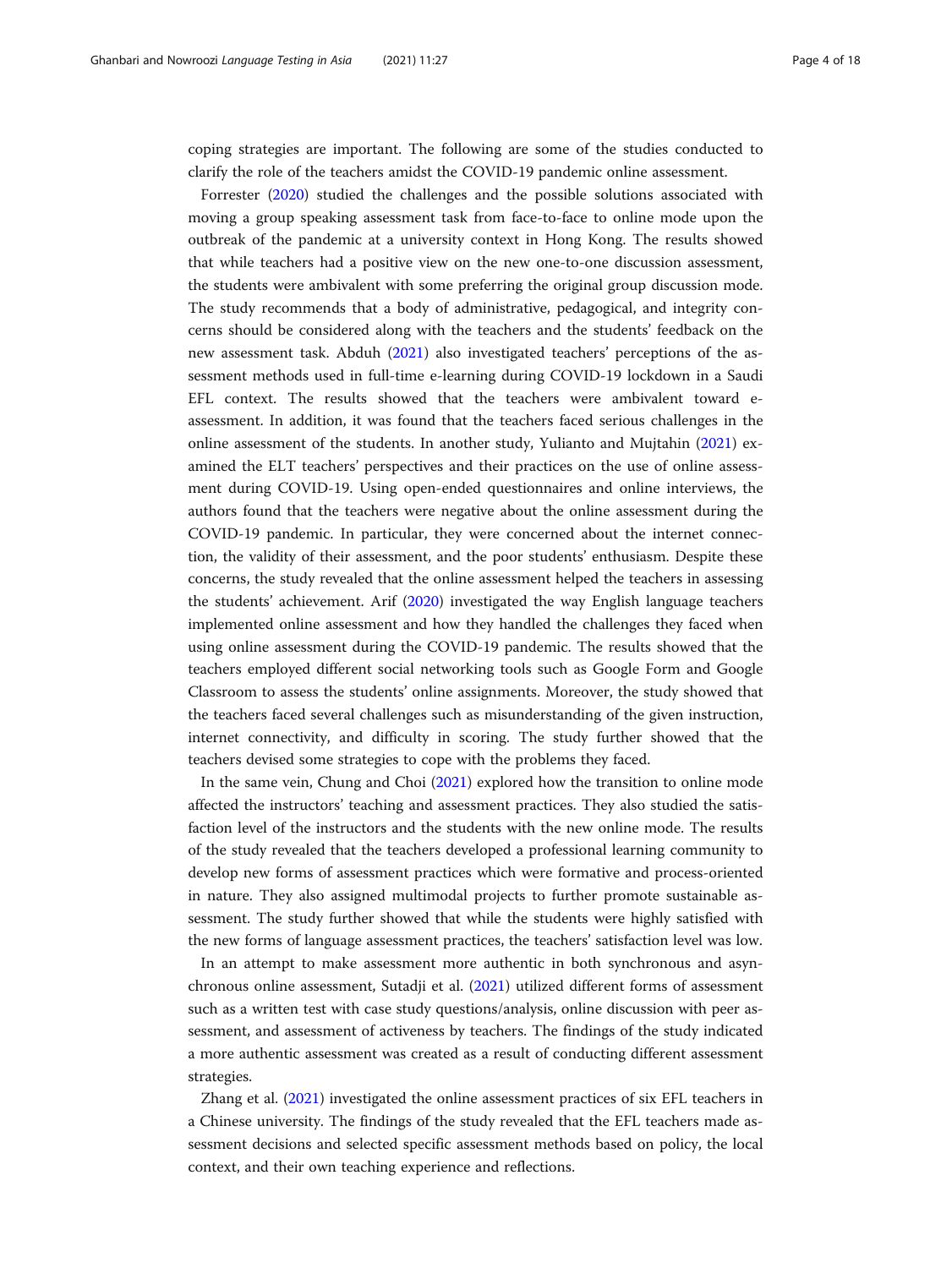#### The current study

Long before the advent of COVID-19 pandemic, blended or mixed-mode delivery through the integration of the technology into the classroom teaching has been an option provided in many tertiary institutions. However, the provision of blended-learning was an additional provision and not as the whole replacement of the course. Therefore, since online mode of educational delivery has become the "new normal" in many tertiary education contexts around the world and also considering the power-coercive and unplanned nature of the change, a coherent research program is needed to investigate the change in different tertiary education contexts. In this way, the directions for the successful online courses in the future would be identified.

In addition, considering that the professional development of teachers happens in the situated contexts of practice, therefore, a greater understanding of the particular challenges the teachers faced in the online assessment would help policymakers in TESOL to improve the quality of online assessment programs in the local contexts of practice. Additionally, quality research on the lived experiences of the Iranian EFL teachers dealing with online assessment is lacking. Building on the above ground, the present study was conducted to answer the following two research questions in the particular context of the present study:

- What were the barriers faced by Iranian EFL teachers involved in online assessment at the time of COVID-19 pandemic?
- What were the coping strategies of Iranian EFL teachers involved in online assessment at the time of COVID-19 pandemic?

#### Method

This section addresses the participants, the context in which the study was conducted, and the instruments used to collect data. It also explains the data collection and data analysis procedure used in this study.

#### Participants

A body of 20 (11 female and 9 male) Iranian English language teachers participated in this study. The participants were selected following the convenience sampling procedure in which the researchers asked the available teachers who were qualified to participate in the study. Sixteen of the teachers held PhDs and four had MA degrees in English language teaching (Table [1\)](#page-5-0). The teachers were eager to share their experiences of online teaching with the researchers. Therefore, they were asked to sign an informed consent to participate form. By so doing, the teachers agreed to contribute to the study. They were also assured that their data would be confidential and would be used only for research purposes. So, they actively participated in the whole study period.

#### Instruments

#### Interview package

A semi-structured interview protocol was prepared in order to solicit the views of the teachers. To develop the interview items, the researchers used the related literature and their experiences with online assessment. The interview items were prepared in Persian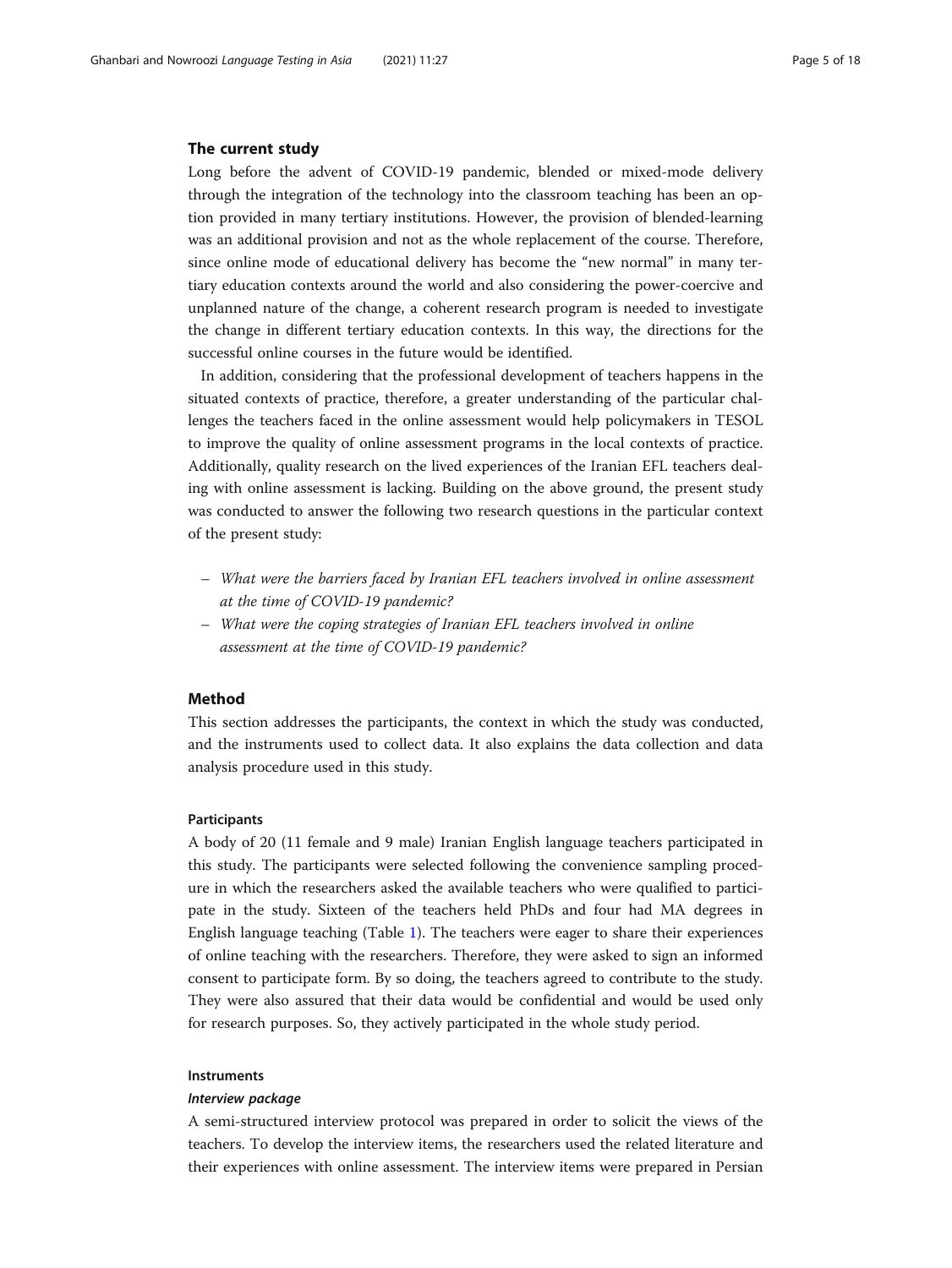|                            | <b>Categories</b> | n              |
|----------------------------|-------------------|----------------|
| Gender                     | Male              | 9              |
|                            | Female            | 11             |
| Age                        | 38-45             | 14             |
|                            | 45-56             | 6              |
| Degree                     | PhD               | 16             |
|                            | MA                | $\overline{4}$ |
| Context of teaching        | PGU               | 20             |
| <b>Teaching experience</b> | 1-5 years         | 3              |
|                            | 6-12 years        | 5              |
|                            | $12-25$ years     | 12             |

<span id="page-5-0"></span>Table 1 Demographics of the participants in the study

(i.e., native language of the participants) to prevent any possible language hindrances. The duration of the interviews differed depending on the topic discussed. Each interview session lasted about 2 h. On the whole, six interviews which totaled up to 750 min were conducted throughout the study. The interviews conducted and audiorecorded by the researcher were next transcribed for further analysis.

#### Teachers' narrative accounts

The teachers participating in this study were asked to carefully note down how the rapid transition from the traditional face-to-face assessment to the online assessment mode affected different aspects of their usual evaluation practice such as their interaction with the students, feedback procedure, technical and practical support, and administrative concerns. These descriptive accounts were expected to provide details of the teachers' practice who were involved in the online assessment. It was also hoped that the data provided in the accounts would further add depth to the findings of the interviews.

#### Context of the study

The study was conducted in the department of English language and literature at Persian Gulf University in Bushehr located in southwest of Iran. In Iran, the second semester of the academic year runs from February to June. At the time of the study, the number of COVID-19 cases was relatively few in the province; however, the fear and anxiety caused by the pandemic was clearly observed in the campus and among the teachers and the students. Three weeks after the beginning of the second semester, social distancing rules came into effect across the country which meant that all face-toface classroom teaching had to stop. However, the shift to online classes appeared with a delay. In fact, although the university had developed its learning management system (LMS) long before the pandemic, such a widespread and abrupt shift to online teaching was not expected. Also, despite many teachers had used some online tools to supplement their teaching, few of them had taught the whole course online. Needless to say, online assessment was quite new in the context. Following a brief suspension time which lasted for about 1 week, the university provided different departments including the English department with instructional videos and the needed technical support on how to use the LMS platform and the *moodle* for the new online teaching which had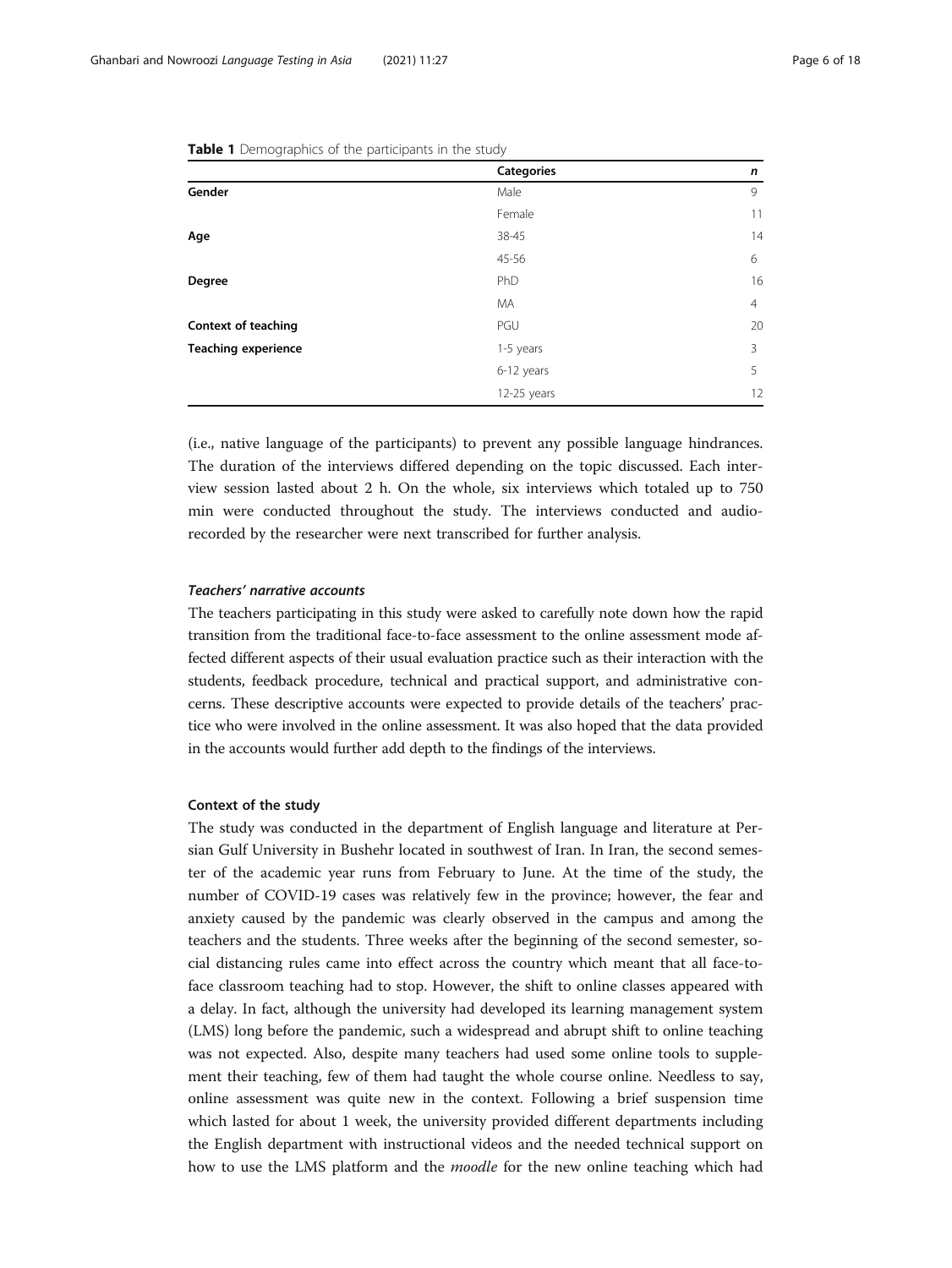online assessment as an important part. Therefore, upon the university's decision to stop all face-to-face instruction, English department also decided to continue the remaining 12 weeks completely online.

#### Data collection

In order to collect data for the present study, the researchers developed a semistructured interview which addressed salient aspects of the teachers' assessment practices. Overall, out of the six focused interview sessions, three were done collectively with groups of the participants and the remaining three were conducted individually with each of the teachers. Critical points were recorded and discussed with the teachers in the interview sessions. The interviews were conducted at different times throughout the 12-week online sessions. Some of the interviews were conducted shortly after the shift to online sessions. Some others were conducted in the middle of the sessions which were after the Iranian New Year holidays and finally the teachers were interviewed after the final exams in June 2020. In addition to the interviews, the teachers were asked to write retrospective descriptive accounts of their online assessment experiences. Upon the end of the 12-week instruction, the teachers provided detailed accounts which showed their reflection on salient aspects of their practice.

#### Data analysis

To analyze the data, qualitative content analysis procedure was used. The common practice in this mode of analysis is to analyze the data to the extent that categories, themes, and patterns emerge. Upon recording the interviews, they were transcribed verbatim and the researchers carefully read the transcripts several times. Finally, after multiple rounds of data analysis, the researchers could identify the main categories of challenges the two teachers faced in their assessment practices. In addition, the ways the teachers handled the challenging situations were identified and categorized. Moreover, in order to ensure the consistency of the coding, another experienced colleague was asked to code 20% of the transcripts. The inter-coder analysis revealed 80% consistency between the two coding.

The analysis of the teachers' descriptive accounts was also conducted in the same way. For this aim, the researcher synthesized the accounts written at different times during the course. Upon several rounds of analyses, the main themes emerged from the accounts. The teachers were also asked to clarify the vague parts in their accounts to provide an accurate interpretation of them. Next, the themes were further analyzed to develop broader categories. The general categories that emerged from the reports were then used to triangulate the findings of the interviews. On the whole, the findings of the interviews and the teachers' narrative accounts were used to identify the challenges the teachers faced and the solutions they came to throughout a 12-week of online teaching and assessment in the particular context of the present study.

#### Results

#### Investigating the first research question

Overall, the analysis of the six rounds of the interviews and also the teachers' descriptive accounts revealed the following barriers the teachers faced in online assessment. In the following, each of these is explained.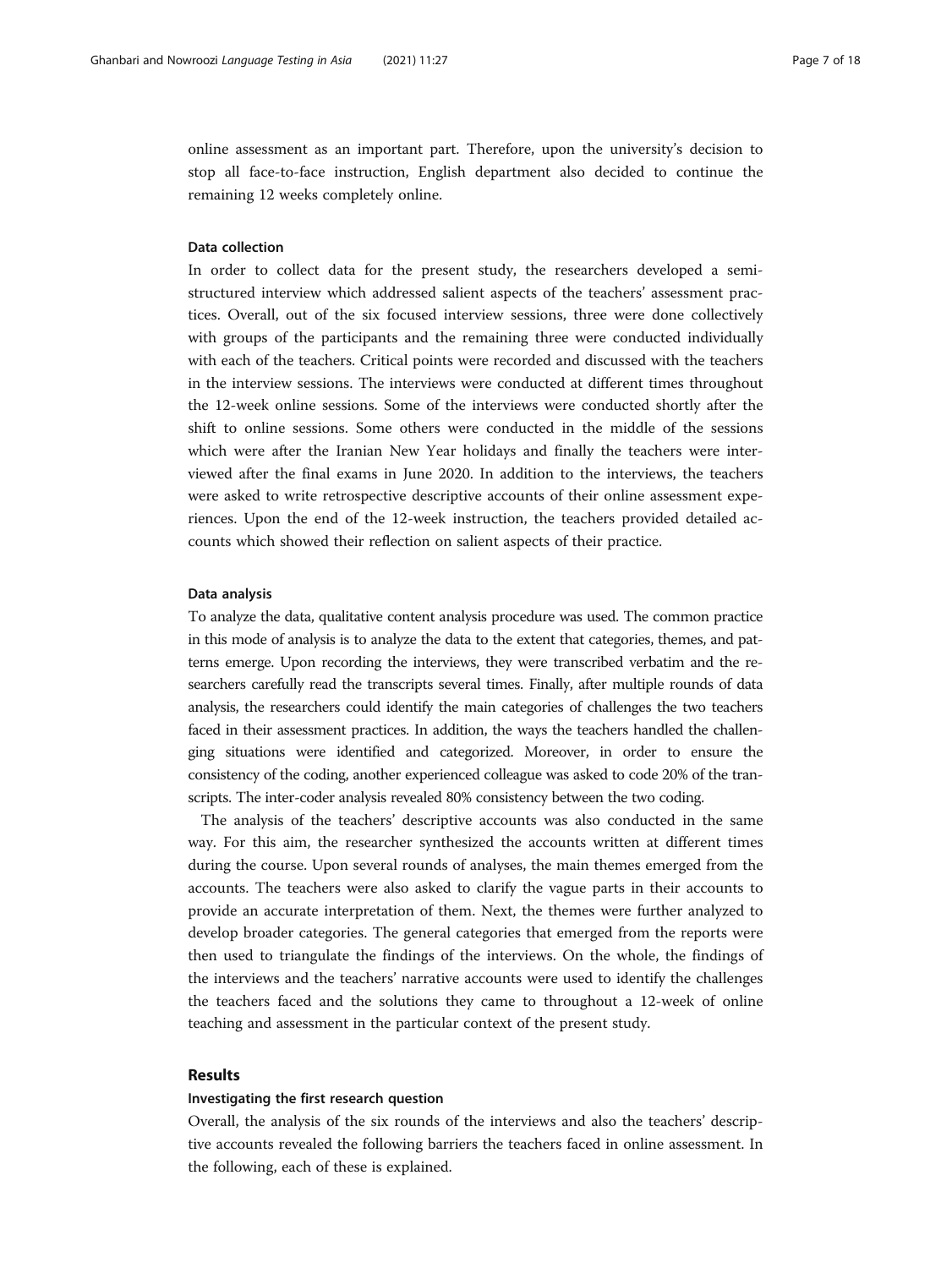#### Technological barriers

Under this theme, four sub-themes including digital literacy, technology access, attitudinal factors and academic dishonesty can be named. A rigorous analysis of the interviews and also the teachers' reports revealed that early after the shift to online assessment, the teachers faced the greatest number of technological problems. Almost all the teachers stated that they were not familiar with the university learning management system (LMS). In fact, the teachers considered LMS which was developed by the university long before the pandemic as a supplement to their teaching rather than replacing all their teaching activities. Besides the technological struggles, the teachers could not trust in the technology as a reliable assessment tool. The following extracts describe the days after the shift to online assessment as so:

I did not know how to work with LMS, but worse I could not trust in it. I thought technology negatively affects the quality of classroom evaluation.I had to leave aside the repertoire of my assessment experiences obtained through long years of face-to-face classroom assessments.

Online assessment created several different concerns for me. For example, how to monitor students' exam participation, how to deal with technological failures in a context with a long history of technological disruptions. I could not trust the online assessment of the students!

Gradually, as the course proceeded, the problems changed to be mostly technical and not attitudinal. One of the teachers, for example, stated that she did not know how to compress the video and audio exam files and then upload them in the site, so she missed many of the files she had worked on for hours.

In addition, another teacher described the final exam days when she was always worried about the blackout—which was common at that time of the year in the area—and the poor internet connectivity. She also counted times when during the exam session, some students were not able to connect to the microphone, or had problems with uploading their response files. Overall, technological barriers challenged the online assessment of the students in the context.

Academic dishonesty was the other major technological challenge with online assessment of the students. The teachers were worried about the security of the online exams and if the students were truly assessed. Moreover, they did not know how to develop tests to avoid the possibility of plagiarism to the extent possible. One of the teachers, for example, counted two challenges she faced when developing the final exams:

I could not type the test items in moodle directly. In addition, I had to change the multiple-choice items into the essay-type ones which took me a lot of time and effort!

In fact, the security of online exams or cheating issue was a major concern raised by many teachers. They were after finding solutions to lower the chance of cheating in the online exams. The teachers believed that the issue of academic dishonesty should be resolved at the university administrative level.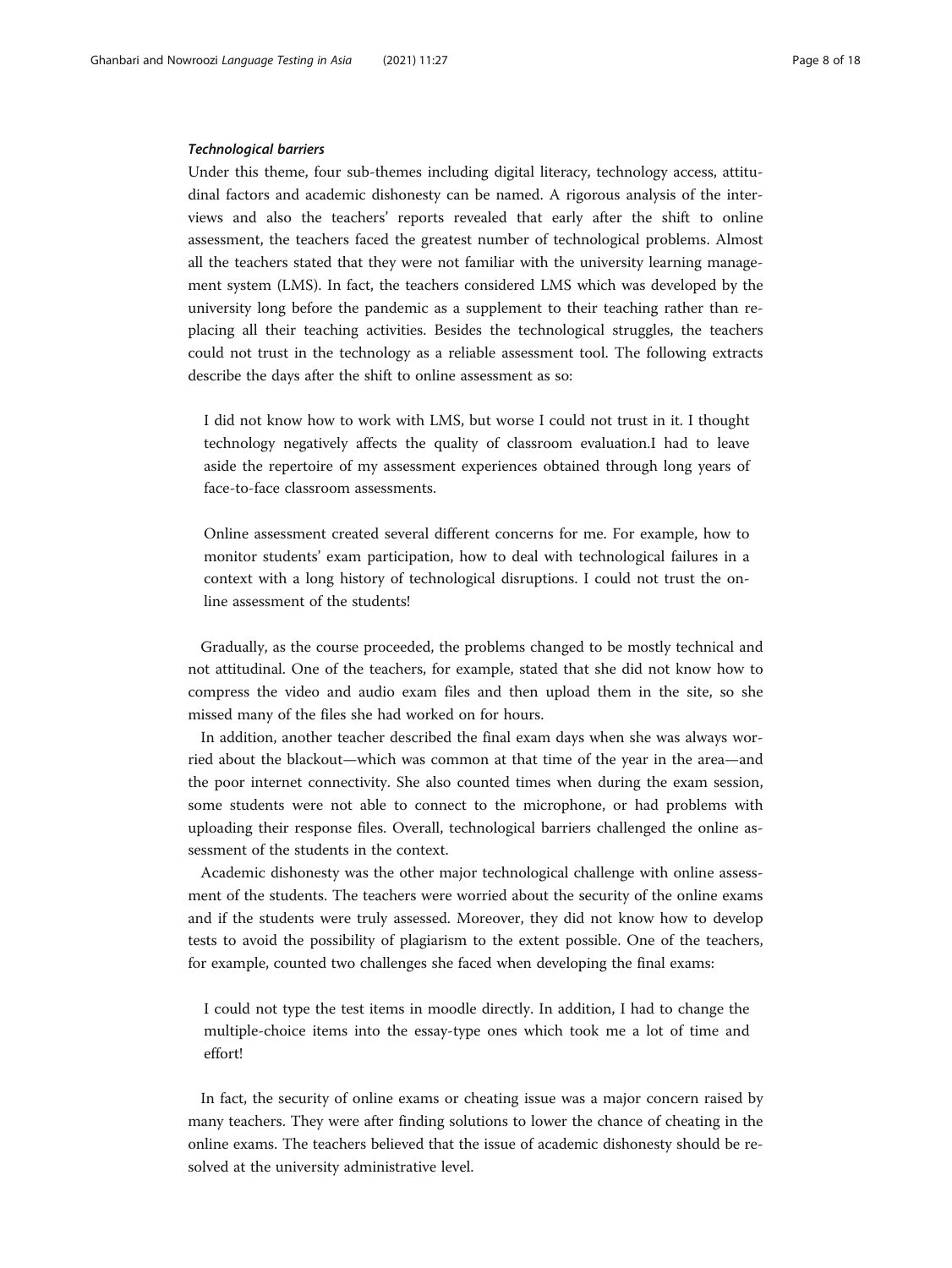#### Pedagogical barriers

The sudden shift to online assessment created a number of pedagogical challenges for the teachers. In fact, many of the problems occurred at the interface of pedagogical concerns with the technical and administrative ones. For example, some of the teachers stated how they had to assess the students in the absence of physical interactions. Moreover, they referred to poor internet speed, lack of the students' access to suitable devices (e.g., laptop or smart phones), poor feedback mechanisms for the during-the-course evaluations, and also, lack of higher-order institutional rules to integrate the online assessment practices in the university. Additionally, the teachers were worried about the washback effect of the online assessment on the students' learning of the course content. The concern was that online assessment introduces new variables in the assessment context which can contaminate the assessment outcomes. In other words, the students' performance in online tests were no more affected by only their knowledge of the particular construct, rather new test method facets moderate and affect their performance. In a context where online assessment was a new experience for both teachers and students, valid inference-making based on the students' exam performance became difficult.

The other problem was the difficult task of developing and correcting the online exams. One of the teachers, for instance, mentioned:

Aside from long hours I spent for designing online exams, I had to sit in front of the monitor for many hours to correct the students' online exams. The bright light of the monitor and long hours of sitting hurt my eyes and my back.

Adding to all these pedagogical problems was the lack of explicit codes of online testing issued by the university. The teachers did not know whether to adopt the previous face-to-face assessment mechanism which emphasized the summative assessment of the students or increase the load of formative assessment of the learners.

The other problem was that the particular characteristics of online assessment promoted a transmission education approach where in a teacher-fronted classroom the students only interacted with the teacher-examiner to receive the content and reflect on that. The poor interactive context of the online assessment undermined the transformative, participatory assessment practices such as peer-assessment practices.

#### Affective barriers

Teaching stress caused by the online assessment affected the teachers' well-being and mental health. In fact, preparing online tests while considering the content, time, and situation of the students along with maintaining the work-life balance were the most affective challenges the teachers faced during the pandemic. Furthermore, the self-isolation that happened following the national quarantine order challenged the teachers' mental health. As an evidence, one of the teachers who suffered from some background illness was particularly affected by the laborious online assessment activities. She stated:

My doctor was not available in the quarantine days. I was also under the pressure of preparing for online synchronous and asynchronous exams that took me much more time than the traditional exams. I really felt exhausted!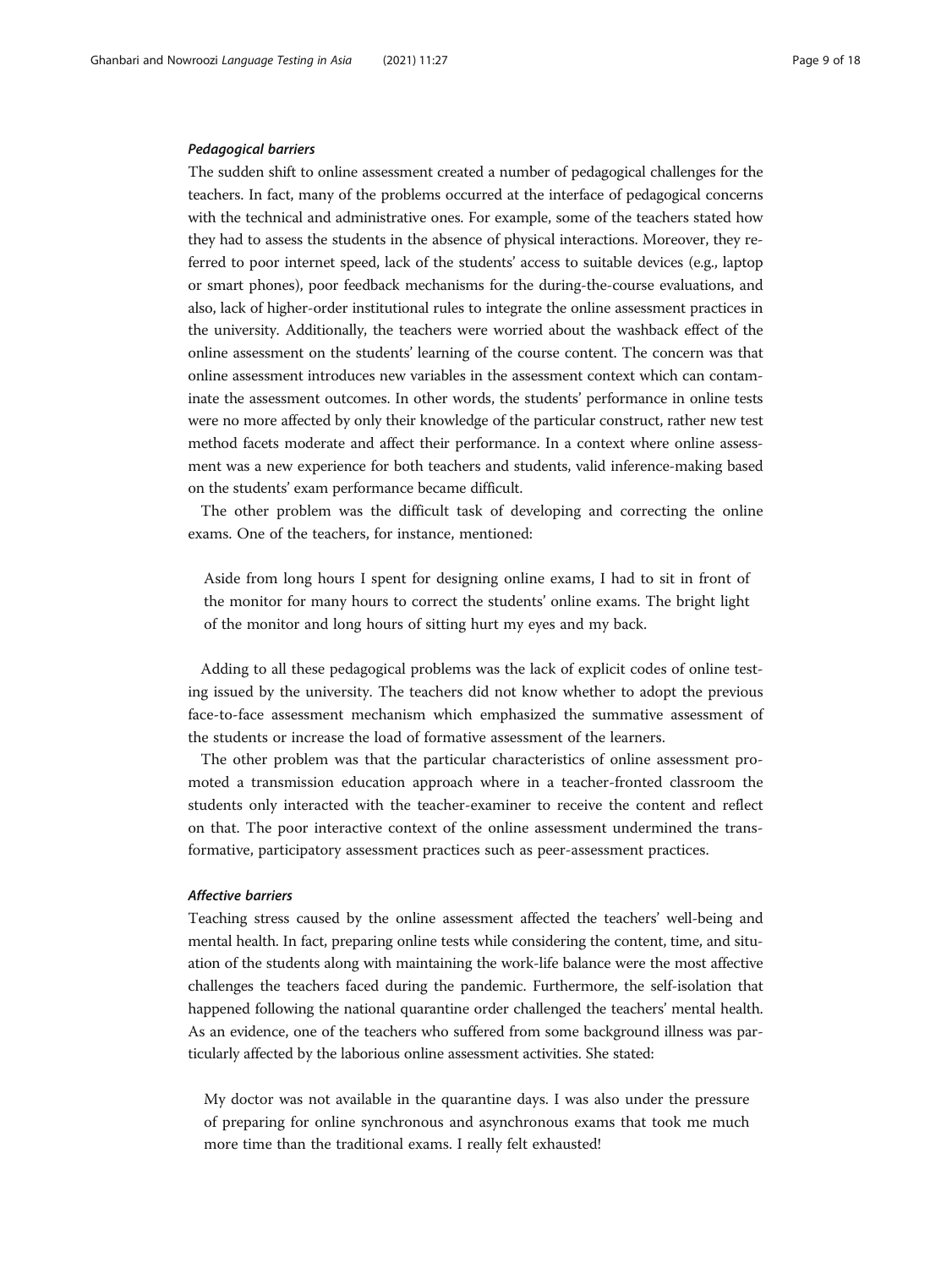The teachers further stated that the self-isolation and the sad news they heard every day about the coronavirus made them scared and worried about the future. They confirmed that not socializing with others (i.e., students, colleagues, and friends) while being fully involved with the requirements of online assessment was difficult for them.

In addition, maintaining the work-life balance was a constant challenge especially for the female teachers. For example, some of the female participants stated that they had to manage their household chores which overlapped with their online classes. In addition, while some teachers considered the family as a supportive source that can alleviate stress level, others were worried about the health of the older family members as interactions between them might increase the number of COVID-19 cases.

#### Institutional barriers

What is expected is that at the time of crisis institutions provide clarity and stability to avoid anxiety and anarchy that might affect the normal performance. In addition to the domains that the university functioned well, the teachers referred to some institutional challenges that they faced. Regarding the unprecedented nature of the COVID-19 pandemic which caused a sudden shift to fully online courses, the expectation was that the university provided clear guidelines for online teaching including details of online assessment. As one of the teachers put it:

There was a two-week delay by the university to announce the details of the shift to online teaching policy.

Moreover, since there was no specific model to follow, the university announced guidelines about the synchronous and asynchronous online courses which were vague and they still added to the confusion. Some teachers, for example, questioned the weight of final exams. In a context where there was a serious concern for the security of the exams, the teachers expected a different assessment procedure in which formative assessment received more weight. The teachers also expressed that the university educational administration should provide further details about the final exams. One of the teachers, for example, pointed to some of these concerns:

Even in online mode, final exams should keep its place. There should a be a strict verification mechanism. There should be also alternative options at the time of technical failures. The university should make it clear how the students' class participation throughout the course would be checked.

A related challenge to the above was the lack of online training (e.g., online workshops) for the teachers to professionally prepare them for the online teaching and assessment. The teachers in the study referred to the days they fixed the problems they faced in the class by trial and error.

Moreover, the teachers complained that while the university had posed strict control mechanisms on the teachers' online teaching performance, the students were left alone and there were no rules to monitor their exam performance which in turn affected the validity of their test performance. One of the teachers, for example, stated: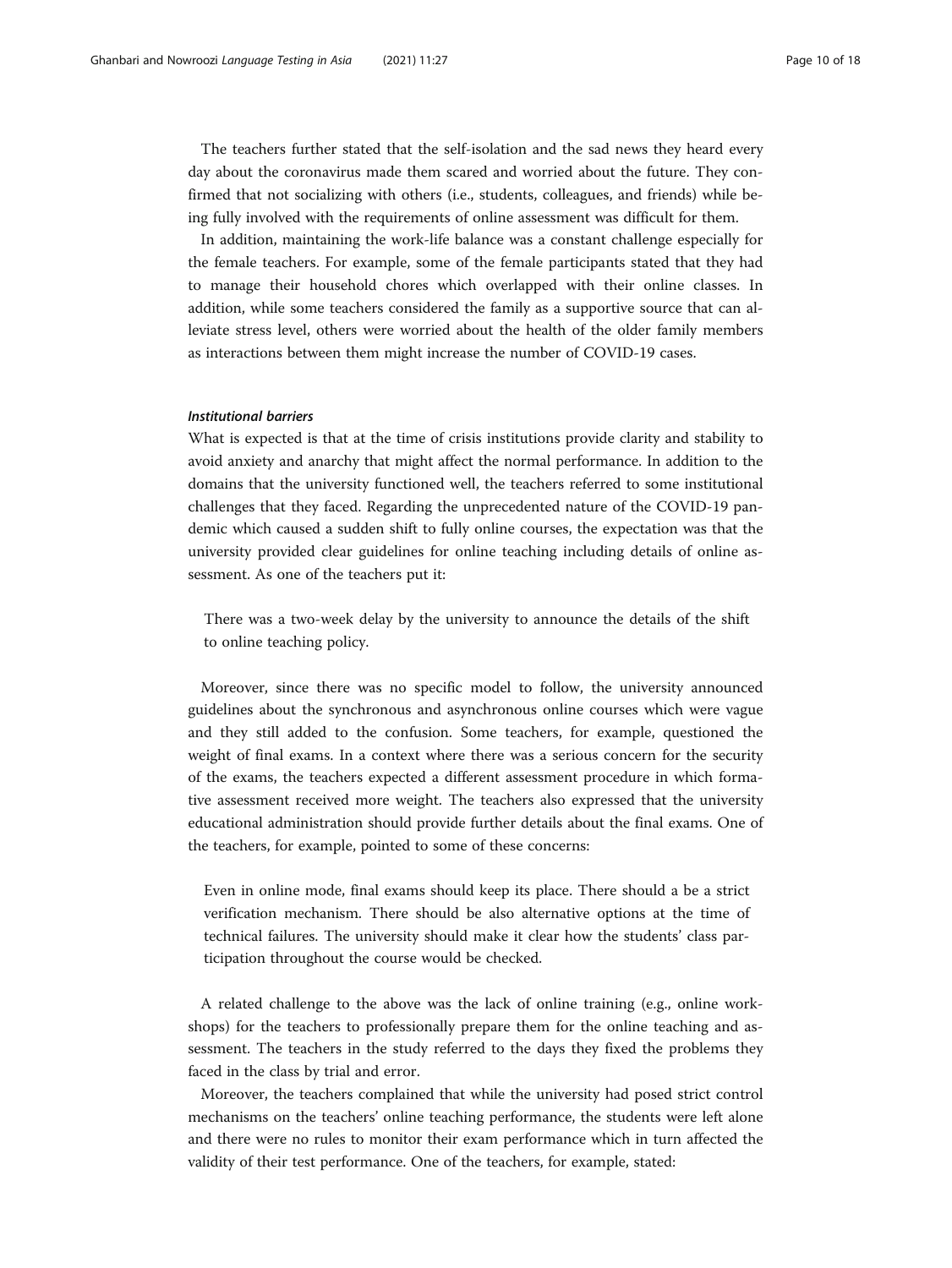I think both teachers and the students are involved in the assessment which means the pedagogical norms and disciplines should be observed by both sides. Unfortunately, the university did not monitor the students' participation in online classes or their improper academic behavior. But the teachers' performance is strictly checked every week.

The other administrative challenge the teachers faced was the lack of the university financial support to provide the needed equipment for the teachers. The teachers referred to the days when they had to experiment with different devices while each had technical problems. They confirmed that the university which was affected by the poor economic situation of the country could not provide financial support at this level; however, it was expected that some other options such as long-term loans be given to the teachers to provide their needed equipment. Apparently, the teachers working at self-isolation and dealing with many technical difficulties were disadvantaged by the unfair university rules.

In sum, the COVID-19 pandemic created some challenges at the institutional level for the teachers. The teachers in this study attributed these to the lack of a model at the time of crisis. However, they struggled to negotiate their ideas to the university leadership during the days of coronavirus.

#### Investigating the second research question

As the course proceeded, the teachers could cope with the problems they had faced early after the shift to online assessment. In the following, some of the teachers' initiatives will be explained. However, some challenging areas still remained until the end of the course.

#### Technological solutions

Some of the technological challenges that the teachers mentioned above proved not to be really problematic. The university provided proactive plans such as a number of instructional videos on different aspects of online assessment which were published for the university LMS site. Additionally, the university IT department actively helped the teachers and the students to resolve the technical problems they faced. The teachers also mentioned that they greatly benefited from the instructional videos provided by the IT department in their online exams. The teachers also gradually learnt to do all their evaluation in the online mode; hence, they tried to find solutions by either seeking support or experimenting different approaches which gradually changed their negative attitude to the online technology-based assessment that they had early after the shift.

Technological adaption was another coping strategy used by the teachers. Along with raising the load of formative assessment of the students, the teachers adopted both synchronous and asynchronous devices for assessing the students. The teachers also tried to improve their online competence by learning different technologies and finding the appropriate ones for their evaluation of the students.

Moreover, as the course proceeded, the teachers accepted that the technology has a downside. In fact, the reliance on devices, internet, electricity, and the other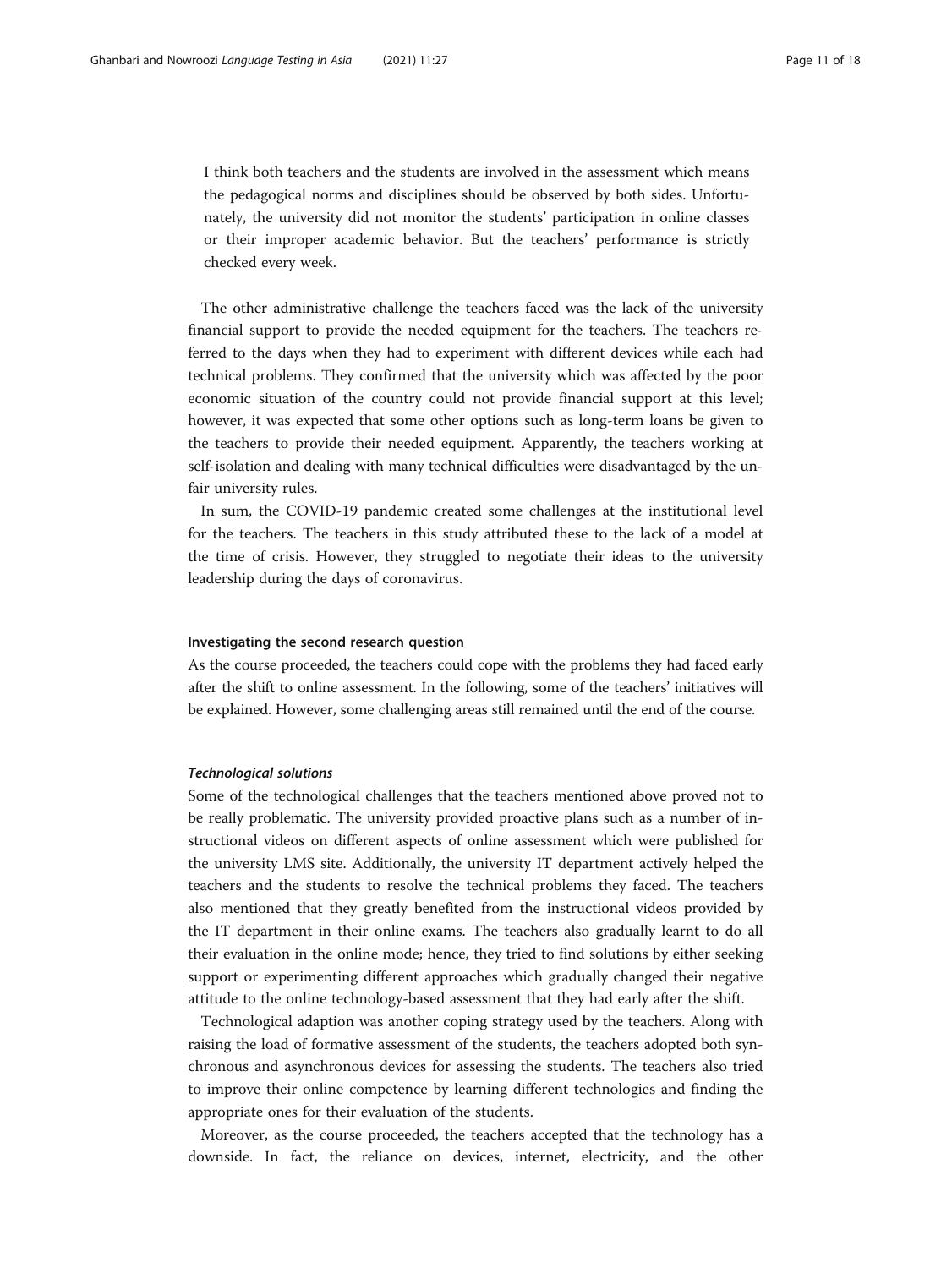infrastructures were the requirements that might affect the quality of their assessment at any time. The teachers referred to these as the basic requirements of the online assessment.

#### Pedagogical solutions

After several weeks of teaching online, the teachers learned how to deal with the pedagogical problems associated with the online assessment. As an example, one of the teachers who did not receive any response from the students in asynchronous online classes decided to record her teaching and listen to them to find problems. He did it by several rounds of recording. Also, as the time passed the teachers could decide about the proper time for each exam type. One teacher, for example, explained how she devotes different times for different exams. She said as so,

This was not an easy task. Online exams deal with different constructs compared with the traditional exams. For example, online multiple-choice (MC) exams need more time than the traditional MC exams. This is because the online MC exams should be developed with higher difficulty levels but the time should not be as much that give the student the chance of cheating

The teachers also learned to receive feedback on their assessment using the online options. For example, the teachers used the polling option to receive the students' feedback on the online exams. One of the teachers said so:

The students' feedback gave me a sense of dynamism in the class. I could feel their presence and it reduced the weight of one-sided online assessment.

To enhance the security of the exams, the teachers used the LMS exam options of restricting the time of the exam and closing the exam page for a second review. In addition, the teachers could develop the exam based on a large repertoire of the exam type that the site provided for them. They also learned how to develop the essay-type items to decrease the probability of cheating in the online exams.

Although the teachers gradually adopted a healthy approach to online assessment and attempted to resolve the problems by experimenting and adjusting their teaching, some problems still remained. For example, the time allotted to correcting the online exams and the resulting boredom for the teachers along with the missing place of the institutional rules for organizing the online exams procedures were among the problems that the teachers reported facing until the end of the course.

#### Affective solutions

After the first few weeks of uncertainty and social isolation, the university took some measures which helped reduce the anxiety of the teachers. First, the institutional messages and plans of action communicated with the teachers gradually became clearer, detailed, and more consistent indicating the university administration desire to manage the crisis. This in turn reduced the stress level of the teachers considerably. The university offered free online counseling sessions for the students and the teachers. In fact,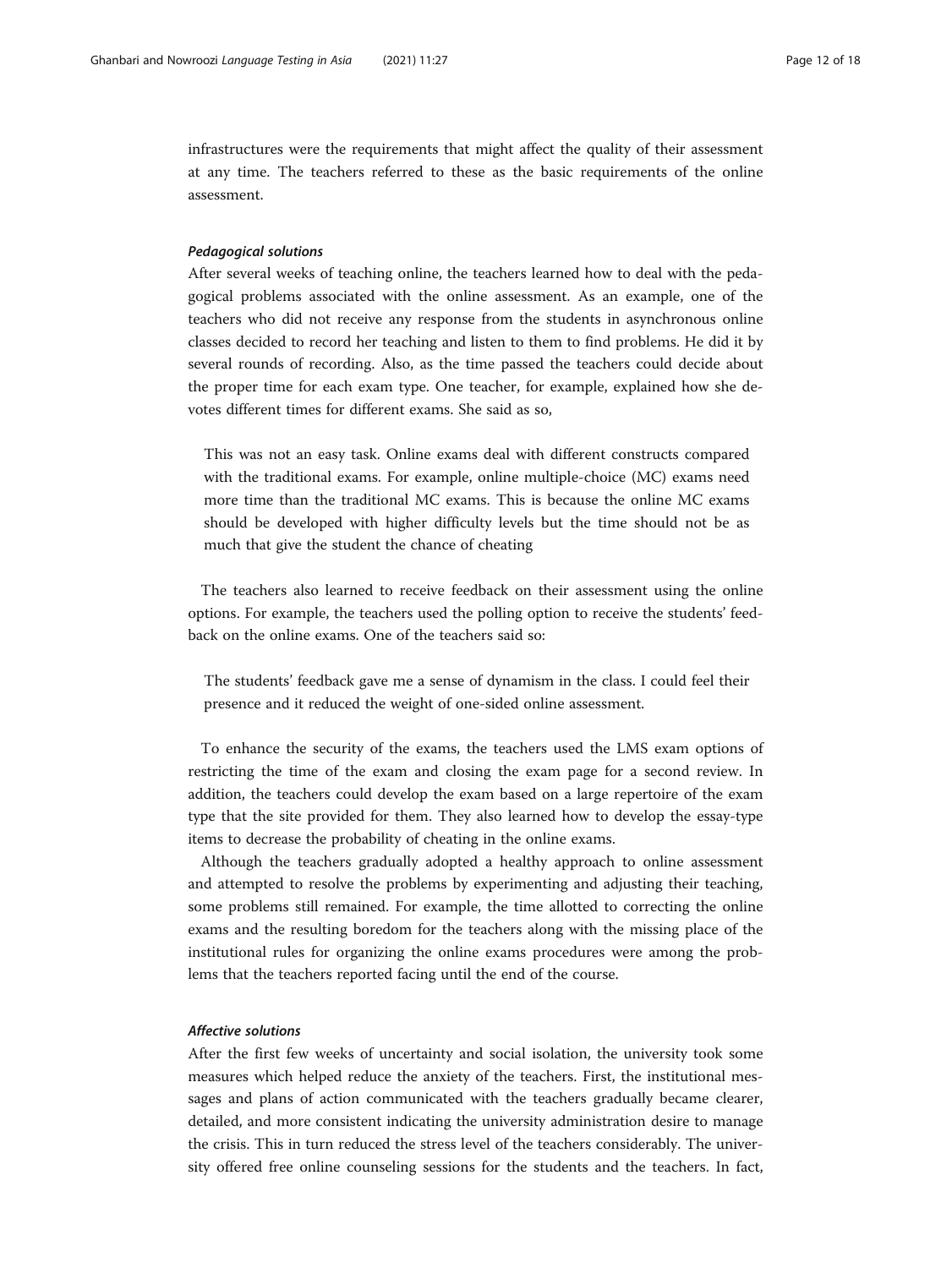the university counseling center initiated a series of online workshops which addressed different areas of personal, familial, and job-related issues in the COVID-19 pandemic days. One teacher who participated in one of the online workshops about the family relations at the time of coronavirus explained how socializing with other colleagues who shared their experiences helped reduce her stress level. The other initiatives the university took were to start again the weekly meetings of the teachers in the online mode. Almost all the teachers in the study praised this act. They mentioned how hearing the other colleagues' voices refreshed their depressed mood in those days of lockdowns.

Along with the institutional support, the teachers learned to exploit the potentials of social medias such as WhatsApp to expand the learning communities beyond the constraints of the synchronous online classes. In fact, social medias improved the teacherstudents interconnectedness and in this way fostered a socially safe and engaging environment at the time of crisis.

#### Institutional support

After the nationwide policy of online teaching came into effect, the university administration began managing the situation. Despite the initial embarrassment which was reflected in the ambiguity of some announced instructional plans, the attempt was made to improve the quality of the online educational rules through communicating with different faculties. In fact, the university strengthened its connection with the teachers by asking them to consistently review the educational guidelines to further improve the quality of them. Moreover, as stated above, the university IT department initiated several online workshops to help the teachers how to carry out online teaching.

More specifically, the stated policy of the university on assessing students was to raise the ratio of formative assessment, encouraging the use of open-book exams, and also, the chance of make-up exams when the students missed the exams due to the practical constraints. In addition, the university was flexible as to which platform and what forms of the assessment the teachers used for the formative assessment of the students. Overall, the institutional policies were provided the sufficient freedom and flexibility for the teachers to have their individual assessment practices.

However, despite the above measures, there were still some rule vacancies in different aspects of online instruction. In addition, the university was unable to financially support the teachers with the devices they needed for the online instruction. These problems remained until the end of the course.

### **Discussion**

The results of the present study revealed that the pandemic influenced different aspects of assessment in the particular context of the present study. Exploring the way the teachers handled the different challenges they faced early after the shift to online assessment underscores the significant role of the teachers' experiential knowledge in moderating the effects of any stressors that may threaten the functioning of educational systems (Zhang et al., [2021](#page-17-0)). Through adaptations and curriculum innovations, EFL teachers could overcome the obstacles they faced within the past decades (Jiang et al., [2019](#page-16-0)). This emphasizes the role of classrooms as fluid and dynamic contexts in which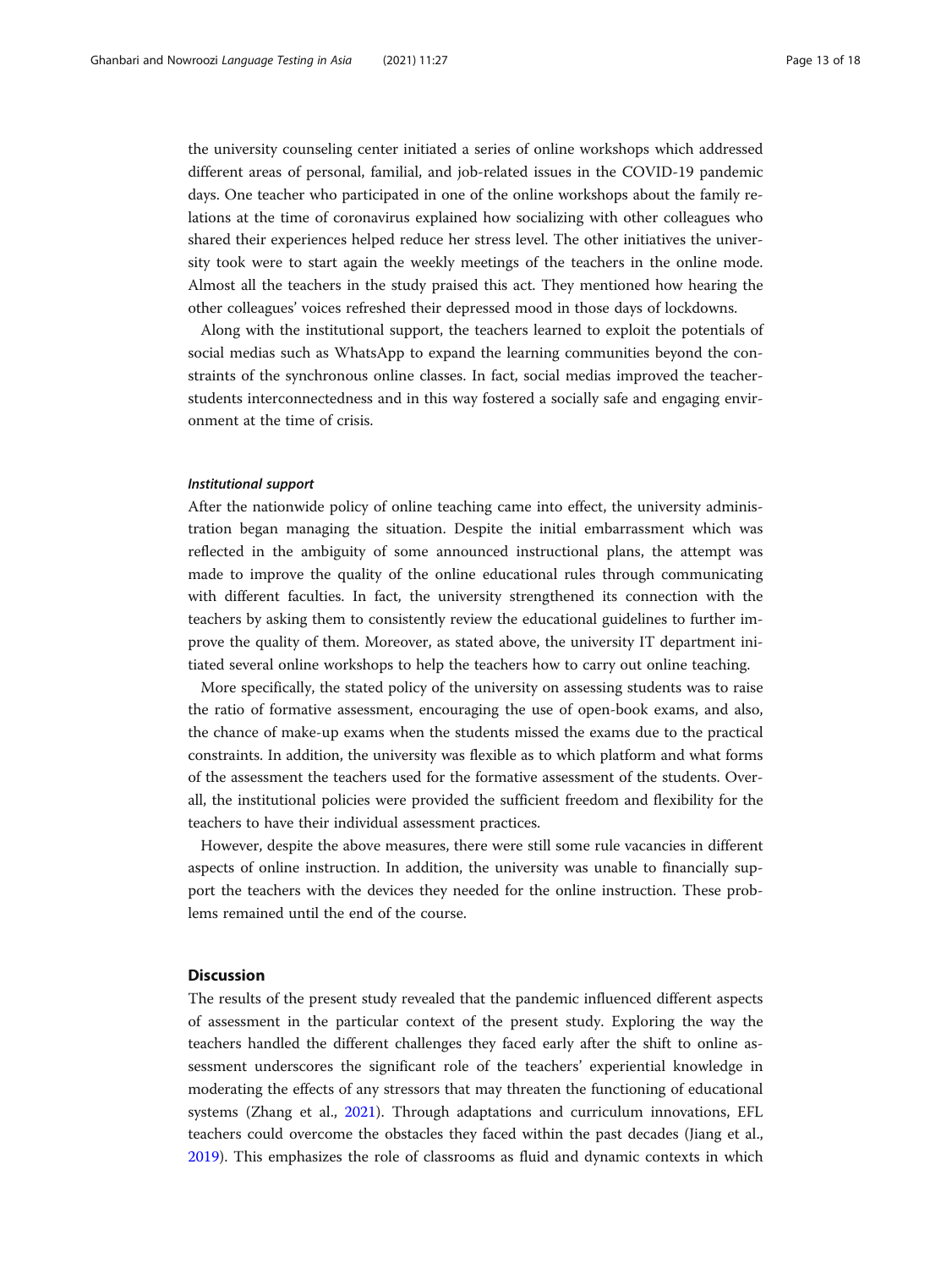teachers have to adjust their assessment practices through enacting improvised changes.

The particular challenges the teachers faced and the solutions they came to upon experimenting with different aspects of the online assessment confirmed the dynamic role of the teachers in using the available sources to manage the teaching context in the new online mode. The findings of the study further showed that several problems that seemed difficult to the teachers at first, gradually disappeared and they could find solutions to them. This observation shows that the inhibiting attitudes of the teachers to online assessment gradually changed to the realistic position of taking advantage of the benefits of online assessment. Several factors account for the initial ambivalence of the teachers with regard to the online technologies. The first and the most important is the fact that the teachers were not technologically competent for the online assessment. In fact, although the university had developed its LMS long before the crisis, the teachers in this study just considered it as an option to supplement their evaluation of the students and not as a complete replacement of it. The second reason which is not unrelated to the first is the teachers' uncertainty of the use of technology in their teaching in general. Even after several weeks of online instruction in this study, the teachers stated that face-to-face teaching was on the whole more efficient than the online teaching. In their ideas, the nature of technology removes a significant portion of the human interaction that must be replaced by hours of content preparation and assessing the students' tasks. This can be confirmed by considering the problems that remained until the end of the course. In addition, the emotional burden caused by the sudden change in the medium of teaching considerably affected the teachers' performance in early days of their online teaching. Following Makhwathana et al. [\(2017\)](#page-17-0), a positive atmosphere provides a good platform for teaching and learning. Also, there is a direct relationship between teachers' emotions and learners' behavior and performance which means when the teachers express negative feelings, learners also feel humiliated, scared, and they might ultimately withdraw from learning.

However, a look at the coping strategies adopted by the teachers shows the gradual change which occurred in their attitude. In other words, it shows that despite the shift to online mode of work which happened at short notice, the teachers evaluated their resources and circumstances to cope with the new situation. For example, while the two teachers in this study seriously doubted the efficiency of online assessment, they gradually learned to use the benefits it provided to facilitate their assessment of the students. The above observations are in line with Zhang et al. ([2021](#page-17-0)) who found that individual differences in teachers' online assessment practices can be explained by experiential factors which included teachers' motivation, attitudes toward new assessment methods, ability to handle online teaching and technology, and knowledge of assessment theory.

The challenges the teachers faced and the coping strategies they adopted in this study can be further discussed based on the ABC-X model (Hill, [1949](#page-16-0), [1958](#page-16-0)). In fact, after the shift to online teaching, the situation was perceived as a crisis which threatened the teachers' professional identity. However, gradually this perception of a full-scale crisis changed into a series of new challenges that should be managed. This new perception considerably reduced the stress level of the teachers who were scared, uncertain, and doubtful to the unknown future after the sudden shift to online mode. Although some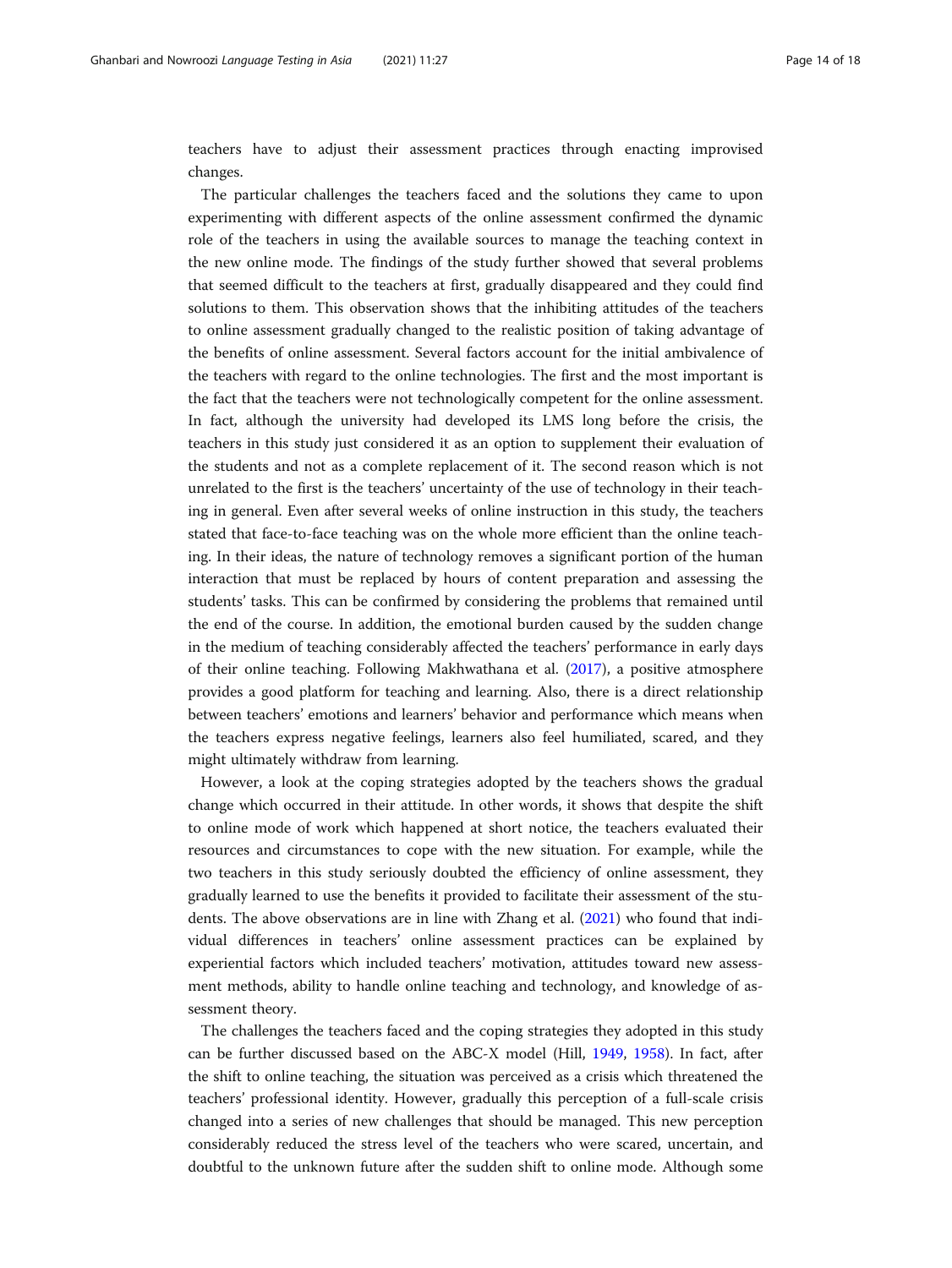of the challenges (e.g., pedagogical and administrative) remained until the end of the study, the teachers' new attitude to the change helped them to cope with the new educational mode in an informed way. Moreover, the passage of time in this study showed that the teachers could gradually make a balance between what they were doing and their perceptions, actions, and emotions.

For many years, English language teachers have benefited from technological application in their classes (Hafner & Miller, [2011](#page-16-0); Mompean, [2010](#page-17-0); Ros et al., [2010;](#page-17-0) Wu et al., [2010](#page-17-0)). Many studies have also counted the benefits and obstacles of using technology in the ELT classrooms (Au-Yong-Oliveira et al., [2018;](#page-16-0) Bordbar, [2010;](#page-16-0) Hedayati & Marandi, [2014](#page-16-0); Mahmoudzadeh, [2014](#page-17-0); Marandi, [2010](#page-17-0); Yadav et al., [2018](#page-17-0)). However, few studies have investigated the use of technology as a pedagogical resource at the time of crisis such as the COVID-19 pandemic. At a time when many educational institutions were forced to lockdown to avoid the spread of the disease, the integration of technology into evaluation system is very important. The way the teachers dealt with online assessment shows the degree they had managed the crisis. In this way, the findings of the present study are valuable as they show the efforts of a group of EFL teachers to handle the impediments of online assessment at the particular time of COVID-19 pandemic.

In sum, the findings of this study confirmed that the Iranian EFL context still suffers from numerous problems including the needed technological support, teachers and students' online competence, teacher resources, and the learners' constraints in using technology (Hedayati & Marandi, [2014;](#page-16-0) Marandi, [2010](#page-17-0)). Although the emergency teaching situation caused by the pandemic accelerated the integration of the technology in the local context, still there need concerted efforts for a smooth integration of technology in the EFL context of Iran. Provision of pre-service and in-service teacher professional development programs to improve and update the teachers' knowledge and ability of using technology in their teaching along with providing the needed technological facilities in the context can considerably facilitate the state of online teaching in the context. Moreover, different learner-related variables such as digital literacy, degree of access to technological facilities, language proficiency level, age, gender, and more importantly their attitude to online teaching should be taken into account for removing the existing impediments in the integration of the technology in the context.

#### Conclusions

The present study was conducted to provide insights into how a group of Iranian experienced EFL teachers caught in the midst of the COVID-19 crisis practiced the online assessment. The results of the interviews and the teachers' descriptive accounts revealed that initially they were challenged on different technological, pedagogical, affective, and administrative grounds, but as the course proceeded, they found solutions to adapt their assessment practices in the new context. Although there remained some problems at the end of the course, the teachers continued their practice through dynamically experimenting and adjusting their assessment to the existing resources and circumstances.

The results of the present study have also a number of implications for the English language teachers. Since the educational system is at the beginning of exploring different aspects of the online assessment, the results of the present study help teachers to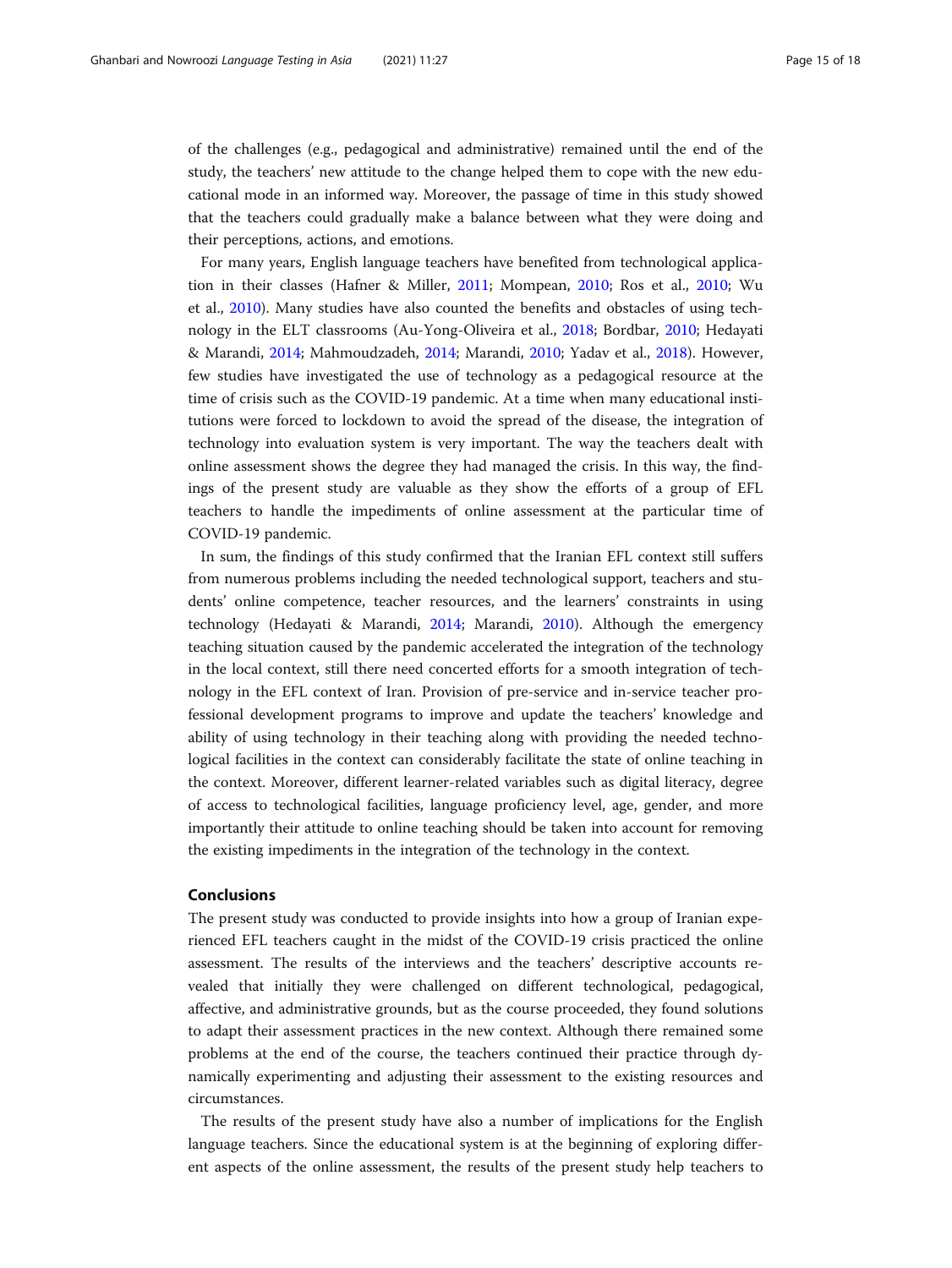do their practice in an informed way and hence improve their practice in similar contexts in the future. Moreover, as the teachers faced challenges on different grounds, the university administration should provide constant training on how to use the technological devices in their assessment of the students and also train teachers on the effective use of technology in the design and development of the assessment tasks. The study further showed the agency of the teachers in implementing both the larger, national planned changes and also their classroom-based, improvised changes when implementing the online assessment. This finding emphasizes the role of teachers in the fluid and dynamic context of the classroom. The implication for policymakers is that teachers should be given autonomy because they can mediate among different variables at play in the context of classroom. The practice of online assessment in this study demonstrated that training programs should provide enough freedom for the teachers to implement their improvised changes as they are the only people who can address the realities of the immediate teaching context such as the students' needs, classroom environment, and online resources along with the top-down educational policies. This requires a constant rapport between the teachers, students, and the administrators to continually negotiate the problems they face, so the suggested strategies would emerge from the actual context of practice.

Findings of the present study also provide new directions for future research projects. Different aspects of the challenges and the solutions emerged in this study can be separately studied in the large-scale research studies. As an example, teachers' and students' affective involvement in the online teaching can be studied to show the extent and quality of the emotion in the online teaching. As a next line of inquiry, the assessment practices of the teachers and the students can be also investigated to find out how the new test method facet of mode of delivery might affect the functioning of different stakeholders in the exam. Moreover, a large-scale survey study can be conducted to provide new insights on different aspects of online teaching.

This study also suffers from a number of limitations. First, the study was conducted in a single university in Iran. Future studies are recommended to include more institutions. In addition, the study was conducted with a limited sample of 20 teachers which restricts the generalizability of the findings to the particular context of this study. Also, to triangulate the results of this study, by using the findings of the present study, a survey can be designed and administered with a large number of the teachers. The results obtained in this way can determine how the teachers view the problems on a large scale. Moreover, in addition to the teachers, students can be examined for how they perceive the online assessment.

#### Abbreviations

EAP: English for academic purposes; EFL: English as a foreign language; ESL: English as a second language; ELT: English language teaching; WHO: World Health Organization; PGU: Persian Gulf University; IT: Information technology; CALL: Computer-assisted language learning; LMS: Learning management system; TESOL: Teaching English to speakers of other languages

#### Acknowledgements

The authors wish to express their gratitude to Persian Gulf University IT Department especially to Dr. Amin Keshavarz as the head of IT Department for his continual assistance in providing to the university during the COVID-19 pandemic.

#### Authors' contributions

Ms. Sima Nowroozi was involved in the data collection and analysis. Dr. Nasim Ghanbari participated in the write-up stage. Both authors read and approved the final manuscript.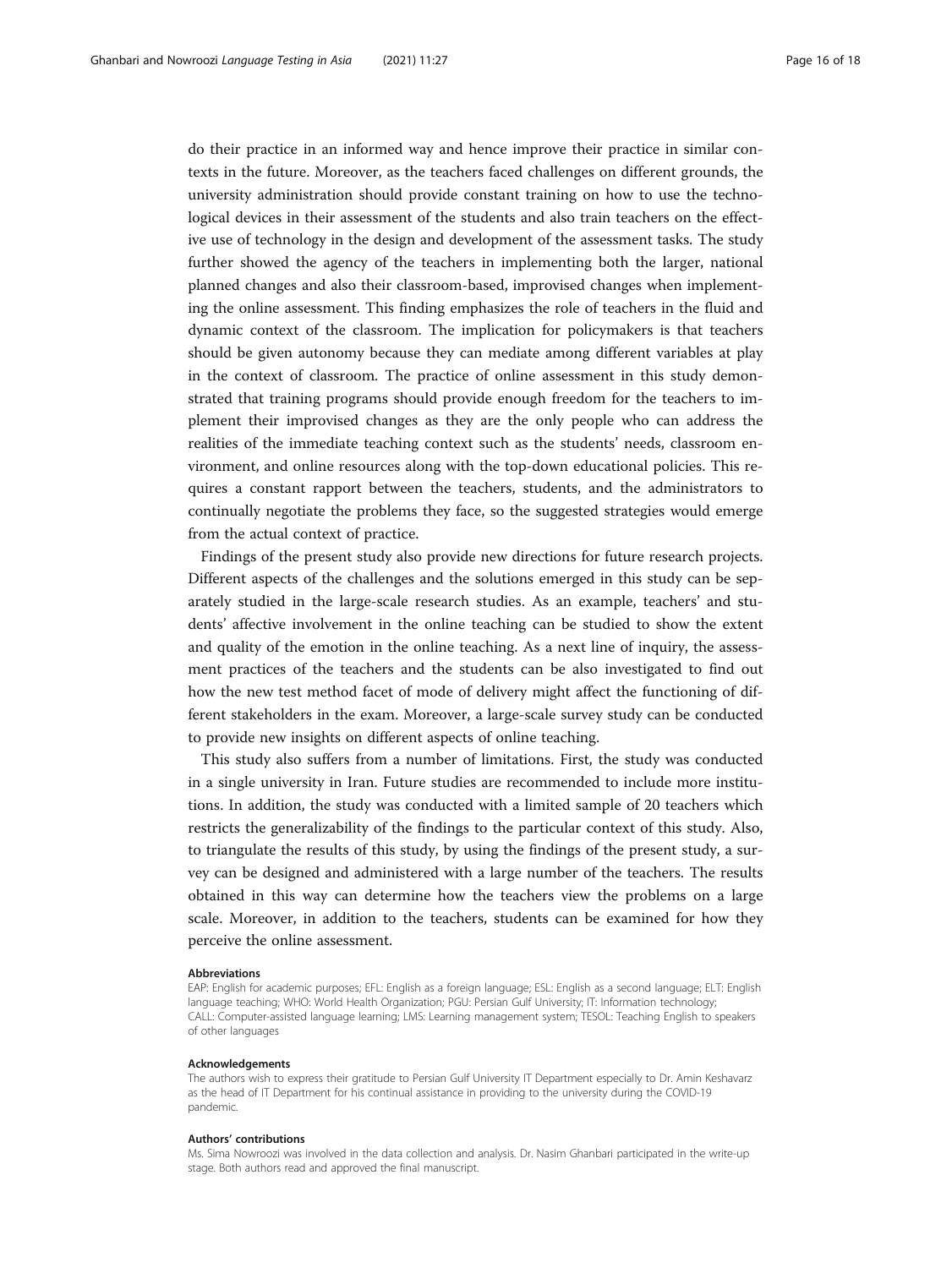#### <span id="page-16-0"></span>Authors' information

Nasim Ghanbari holds a PhD in English Language Teaching (ELT). Currently, she works as an assistant professor in the Department of English language and literature at Persian Gulf University in Bushehr, Iran. Her areas of interest are mainly academic writing assessment, language assessment, and psycholinguistic studies. Sima Nowroozi holds an MA in English Language and Literature. She has been an English instructor in the

Department of English Language and Literature at Persian Gulf University in Bushehr, Iran, for 20 years. Her areas of interest are poetry, drama, and sociolinguistic studies.

#### Funding

There are no sources of funding for the research study.

#### Availability of data and materials

The data associated with this study would be available upon request.

#### Declarations

#### Competing interests

The authors declare that they have no competing interests.

#### Received: 29 July 2021 Accepted: 23 September 2021 Published online: 01 December 2021

#### References

- Abduh, M. (2021). Full-time online assessment during COVID-19 lockdown: EFL teachers' perceptions. Asian EFL Journal., 28(1),  $1 - 22$
- Abid, T., Zahid, G., Shahid, N., & Bukhari, M. (2021). Online teaching experience during the COVID-19 in Pakistan: Pedagogytechnology balance and student engagement. Fudan Journal of the Humanities and Social Sciences, 1-25.
- Arif, Z. (2020). Online assessment implemented by English teachers at SMA Al-Islam 1 Surakarta during pandemic COVID-19. Thesis. English Language Education. Cultures and Languages Faculty. Surakarta, Jawa Tengah: Islamic Institute of Surakarta.
- Au-Yong-Oliveira, M., Gonçalves, R., Martins, J., & Branco, F. (2018). The social impact of technology on millennials and consequences for higher education and leadership. Telematics and Informatics, 35, 954–963.
- Bordbar, F. (2010). English teachers' attitudes toward computer-assisted language learning. InternationalJournal of Language Studies, 4(3), 27–54.
- Burke, J. (2000). New directions-teacher technology standards. SREB Educational Technology Cooperative. The article was retreived online on August, 17th, 2021 from [http://info.sreb.org/programs/EdTech/pubs/NewDirections/NewDirections.](http://info.sreb.org/programs/EdTech/pubs/NewDirections/NewDirections.pdf) [pdf](http://info.sreb.org/programs/EdTech/pubs/NewDirections/NewDirections.pdf).
- Chung, S. J., & Choi, L. J. (2021). The development of sustainable assessment during the COVID-19 pandemic: The case of the English language program in South Korea. Sustainability, 13(8), 4499. <https://doi.org/10.3390/su13084499>.
- Crusan, D. J., Plakans, L., & Gebril, A. (2016). Writing assessment literacy: Surveying second language teachers' knowledge, beliefs, and practices. Assessing Writing, 28, 43–56. <https://doi.org/10.1016/j.asw.2016.03.001>.
- Davies, J. A., Davies, L. J., Conlon, B., Emerson, J., Hainsworth, H., & McDonough, H. G. (2020). Responding to COVID-19 in EAP contexts: A comparison of courses at four Sion-Foreign Universities. International Journal of TESOL Studies, 2(2), 32–51. [https://doi.org/10.46451/ijts.2020.09.04.](https://doi.org/10.46451/ijts.2020.09.04)
- Doctors without Borders (n.d.). Facts and figures about the coronavirus disease outbreak: COVID-19. [https://www.](https://www.doctorswithoutborders.org/COVID19) [doctorswithoutborders.org/COVID19](https://www.doctorswithoutborders.org/COVID19)
- Egbert, J., Paulus, T., & Nakamichi, Y. (2002). The impact of call instruction on classroom computer use: A foundation for rethinking technology in teacher education. Language Learning & Technology, 6(3), 108–126.
- Forrester, A. (2020). Addressing the challenges of group speaking assessments in the time of the Coronavirus. International Journal of TESOL Studies, 2(2), 74–88. <https://doi.org/10.46451/ijts.2020.09.07>.
- Hafner, C., & Miller, L. (2011). Fostering learner autonomy in English for science: A collaborative digital video project in a technological learning environment. Language Learning & Technology, 15(3), 68–86.
- Hartshorn, K. J., & McMurry, B. L. (2020). The effects of the COVID-19 pandemic on ESL learners and TESOL practitioners in the United States. International Journal of TESOL Studies, 2(2), 140–156. <https://doi.org/10.46451/ijts.2020.09.11>.
- Hedayati, H., & Marandi, S. S. (2014). Iranian EFL teachers' perceptions of the difficulties of implementing CALL. ReCALL, 26(3), 298–314. <https://doi.org/10.1017/S0958344014000172>.
- Hill, R. (1949). Families under stress. New York: Harper & Row.
- Hill, R. (1958). Generic features of families under stress. Social Casework, 39(2-3), 139–150. [https://doi.org/10.1177/10443894](https://doi.org/10.1177/1044389458039002-318) [58039002-318](https://doi.org/10.1177/1044389458039002-318).

Holmes, B., & Gardner, J. (2006). E-Learning: Concepts and practice. London: SAGE Publications.

- Jahanban-Isfahan, H., Hadidi Tamjid, N. & Seifoori, Z. (2017). Educational technology in Iranian high schools: EFL teachers' attitudes, perceived competence, and actual use. Education Research International, 1-9.
- Jiang, L., Zhang, L. J., & May, S. (2019). Implementing English-medium instruction (EMI) in China: Teachers' practices and perceptions, and students' learning motivation and needs. International Journal of Bilingual Education and Bilingualism., 22(2), 107–119. <https://doi.org/10.1080/13670050.2016.1231166> .
- Kanaan, R., Masa'deh, R., & Gharaibeh, A. (2013). The impact of knowledge sharing enablers on knowledge sharing capability: An empirical study on Jordanian telecommunication firms. European Scientific Journal, 9(22), 237-258. DOI. [https://doi.](https://doi.org/10.19044/esj.2013.v9n22p%25p) [org/10.19044/esj.2013.v9n22p%25p.](https://doi.org/10.19044/esj.2013.v9n22p%25p)
- Khatoony, S., & Nezhadmehr, M. (2020). EFL teachers' challenges in integration of technology for online classrooms during Coronavirus (COVID-19) pandemic in Iran. AJELP: Asian Journal of English Language and Pedagogy, 8, 1–16. [https://doi.](https://doi.org/10.37134/ajelp.vol8.sp.1.2020) [org/10.37134/ajelp.vol8.sp.1.2020.](https://doi.org/10.37134/ajelp.vol8.sp.1.2020)